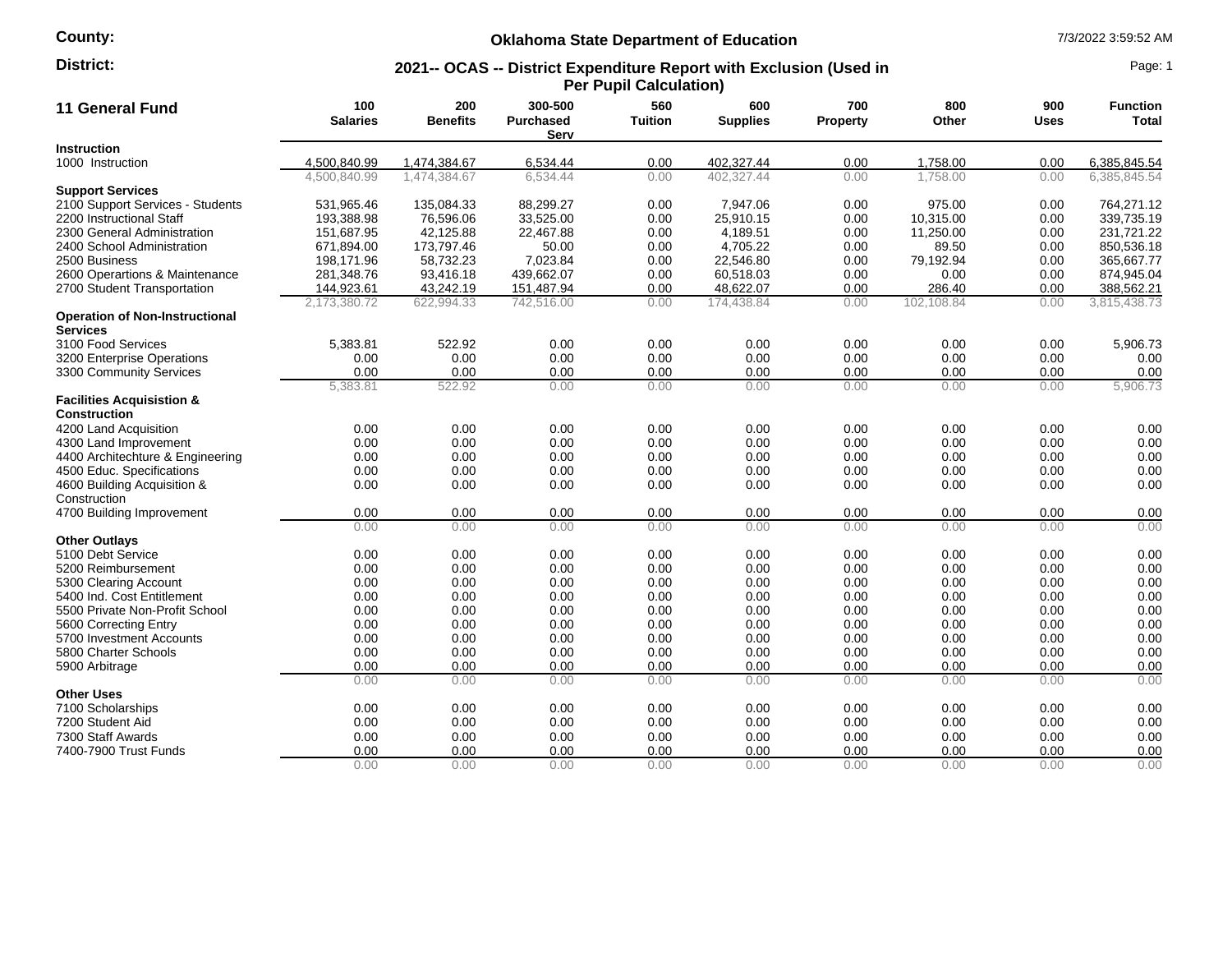#### District: 1001 ALVA

#### **Oklahoma State Department of Education** 7/3/2022 3:59:52 AM

#### **District:** 1001 ALVA **1993 11 2021 -- OCAS -- District Expenditure Report with Exclusion (Used in 1998) Page: 2 Per Pupil Calculation)**

**Repayments** 8000 Repayments 0.00 0.00 0.00 0.00 0.00 0.00 0.00 0.00 0.00 0.00 0.00 0.00 0.00 0.00 0.00 0.00 0.00 **Object Totals: 6,679,605.52 2,097,901.92 749,050.44 0.00 576,766.28 0.00 103,866.84 0.00 10,207,191.00** Warrants Issued + 10,128,253.23 Reserves for Contracts Pending + Other Outlays and Repayments Other than 5100- 84,062.77 200.00  **Expenditures: 10,212,116.00 21 Building Fund 100 Salaries 200 Benefits 300-500 Purchased Serv 560 Tuition 600 Supplies 700 Property 800 Other 900 Uses Function Total Instruction**<br>1000 Instruction 1000 Instruction 0.00 0.00 0.00 0.00 0.00 0.00 0.00 0.00 0.00 0.00 0.00 0.00 0.00 0.00 0.00 0.00 0.00 **Support Services** 2100 Support Services - Students 0.00 0.00 0.00 0.00 0.00 0.00 0.00 0.00 0.00 2200 Instructional Staff 0.00 0.00 0.00 0.00 0.00 0.00 0.00 0.00 0.00 2300 General Administration 0.00 0.00 0.00 0.00 0.00 0.00 0.00 0.00 0.00 2400 School Administration 0.00 0.00 0.00 0.00 0.00 0.00 0.00 0.00 2500 Business 0.00 0.00 0.00 0.00 0.00 0.00 0.00 0.00 0.00 2600 Operartions & Maintenance  $\begin{array}{cccccccc}\n 0.00 & 0.00 & 127,426.58 & 0.00 & 218,056.09 & 0.00 & 0.00 & 0.00 \\
2700 \text{ Student Transportation} & 0.00 & 0.00 & 0.00 & 0.00 & 0.00 & 0.00\n \end{array}$ 2700 Student Transportation 0.00 0.00 0.00 0.00 0.00 0.00 0.00 0.00 0.00 0.00 0.00 127,426.58 0.00 218,056.09 0.00 0.00 0.00 345,482.67 **Operation of Non-Instructional Services**<br>3100 Food Services 3100 Food Services 0.00 0.00 0.00 0.00 0.00 0.00 0.00 0.00 0.00 3200 Enterprise Operations 0.00 0.00 0.00 0.00 0.00 0.00 0.00 0.00 0.00 3300 Community Services **12 12 1300** Community Services **12 1300** Community Services **12 1300** Community Services **12 1300** Community Services **12 1300** Community Services **12 1300** Community Services **12 1300** Community S 0.00 0.00 0.00 0.00 0.00 0.00 0.00 0.00 0.00 **Facilities Acquisistion & Construction** 4200 Land Acquisition 0.00 0.00 0.00 0.00 0.00 0.00 0.00 0.00 0.00 4300 Land Improvement 0.00 0.00 0.00 0.00 0.00 0.00 0.00 0.00 0.00 4400 Architechture & Engineering 0.00 0.00 0.00 0.00 0.00 0.00 0.00 0.00 0.00 4500 Educ. Specifications 0.00 0.00 0.00 0.00 0.00 0.00 0.00 0.00 0.00 4600 Building Acquisition & **Construction** 0.00 0.00 0.00 0.00 0.00 0.00 0.00 0.00 0.00 4700 Building Improvement 0.00 0.00 0.00 0.00 0.00 0.00 0.00 0.00 0.00 0.00 0.00 0.00 0.00 0.00 0.00 0.00 0.00 0.00 **Other Outlays**<br>5100 Debt Service 5100 Debt Service 0.00 0.00 0.00 0.00 0.00 0.00 0.00 0.00 5200 Reimbursement 0.00 0.00 0.00 0.00 0.00 0.00 0.00 0.00 0.00 5300 Clearing Account 0.00 0.00 0.00 0.00 0.00 0.00 0.00 0.00 5400 Ind. Cost Entitlement 0.00 0.00 0.00 0.00 0.00 0.00 0.00 0.00 0.00 5500 Private Non-Profit School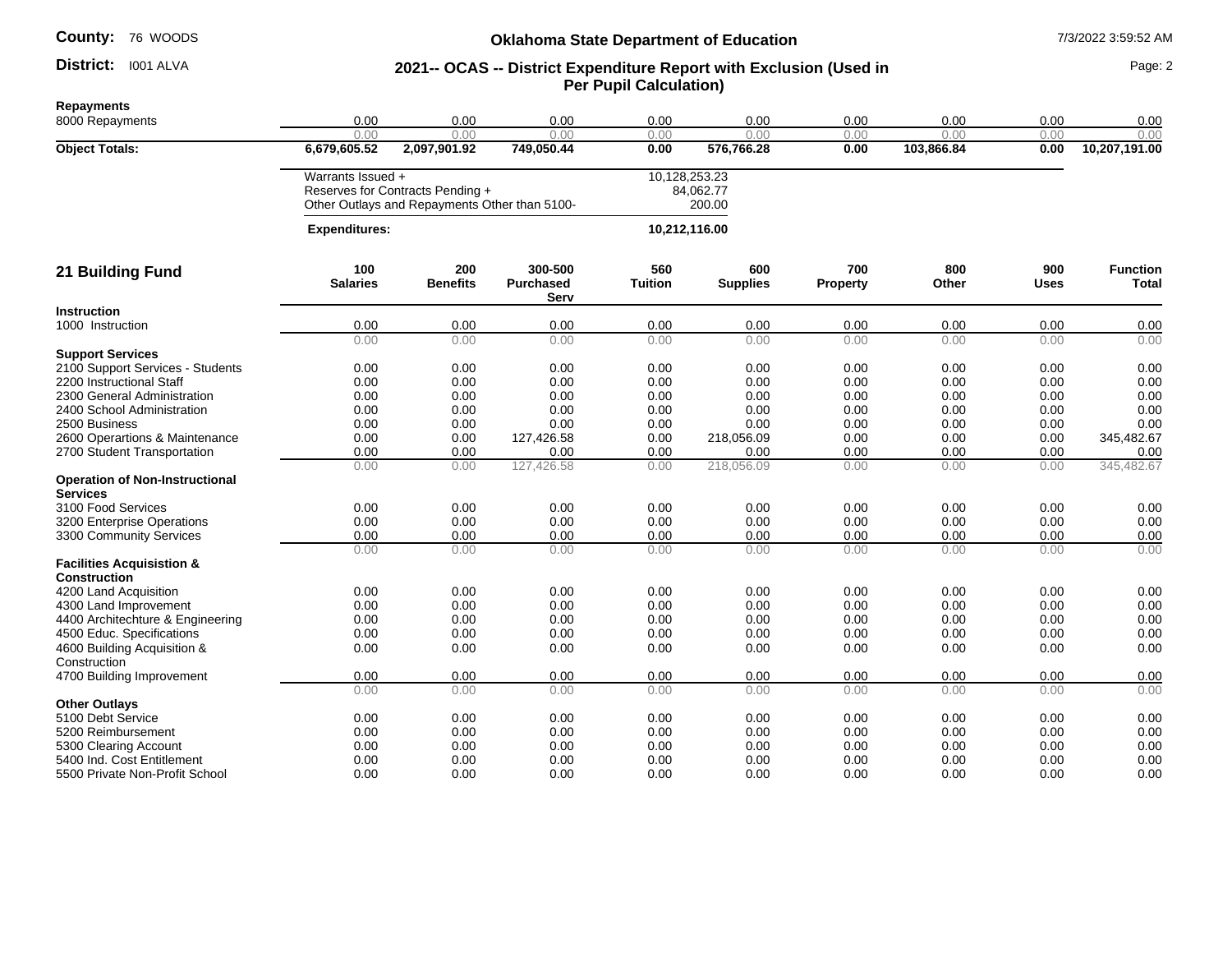| <b>County:</b> 76 WOODS                                  | <b>Oklahoma State Department of Education</b>                                                          |                        |                                     |                       |                                  |                        |              | 7/3/2022 3:59:52 AM |                          |  |
|----------------------------------------------------------|--------------------------------------------------------------------------------------------------------|------------------------|-------------------------------------|-----------------------|----------------------------------|------------------------|--------------|---------------------|--------------------------|--|
| District: I001 ALVA                                      | 2021-- OCAS -- District Expenditure Report with Exclusion (Used in<br><b>Per Pupil Calculation)</b>    |                        |                                     |                       |                                  |                        |              | Page: 3             |                          |  |
| 5600 Correcting Entry                                    | 0.00                                                                                                   | 0.00                   | 0.00                                | 0.00                  | 0.00                             | 0.00                   | 0.00         | 0.00                | 0.00                     |  |
| 5700 Investment Accounts                                 | 0.00                                                                                                   | 0.00                   | 0.00                                | 0.00                  | 0.00                             | 0.00                   | 0.00         | 0.00                | 0.00                     |  |
| 5800 Charter Schools                                     | 0.00                                                                                                   | 0.00                   | 0.00                                | 0.00                  | 0.00                             | 0.00                   | 0.00         | 0.00                | 0.00                     |  |
| 5900 Arbitrage                                           | 0.00                                                                                                   | 0.00                   | 0.00                                | 0.00                  | 0.00                             | 0.00                   | 0.00         | 0.00                | 0.00                     |  |
|                                                          | 0.00                                                                                                   | 0.00                   | 0.00                                | 0.00                  | 0.00                             | 0.00                   | 0.00         | 0.00                | 0.00                     |  |
| <b>Other Uses</b>                                        |                                                                                                        |                        |                                     |                       |                                  |                        |              |                     |                          |  |
| 7100 Scholarships                                        | 0.00                                                                                                   | 0.00                   | 0.00                                | 0.00                  | 0.00                             | 0.00                   | 0.00         | 0.00                | 0.00                     |  |
| 7200 Student Aid                                         | 0.00                                                                                                   | 0.00                   | 0.00                                | 0.00                  | 0.00                             | 0.00                   | 0.00         | 0.00                | 0.00                     |  |
| 7300 Staff Awards                                        | 0.00                                                                                                   | 0.00                   | 0.00                                | 0.00                  | 0.00                             | 0.00                   | 0.00         | 0.00                | 0.00                     |  |
| 7400-7900 Trust Funds                                    | 0.00<br>0.00                                                                                           | 0.00<br>0.00           | 0.00<br>0.00                        | 0.00<br>0.00          | 0.00<br>0.00                     | 0.00<br>0.00           | 0.00<br>0.00 | 0.00<br>0.00        | 0.00<br>0.00             |  |
| <b>Repayments</b>                                        |                                                                                                        |                        |                                     |                       |                                  |                        |              |                     |                          |  |
| 8000 Repayments                                          | 0.00                                                                                                   | 0.00                   | 0.00                                | 0.00                  | 0.00                             | 0.00                   | 0.00         | 0.00                | 0.00                     |  |
| <b>Object Totals:</b>                                    | 0.00<br>0.00                                                                                           | 0.00<br>0.00           | 0.00<br>127,426.58                  | 0.00<br>0.00          | 0.00<br>218,056.09               | 0.00<br>0.00           | 0.00<br>0.00 | 0.00<br>0.00        | 0.00<br>345,482.67       |  |
|                                                          | Warrants Issued +<br>Reserves for Contracts Pending +<br>Other Outlays and Repayments Other than 5100- |                        |                                     |                       | 918,642.76<br>326,822.87<br>0.00 |                        |              |                     |                          |  |
|                                                          | <b>Expenditures:</b>                                                                                   |                        |                                     | 1,245,465.63          |                                  |                        |              |                     |                          |  |
| <b>22 Child Nutrition Fund</b>                           | 100<br><b>Salaries</b>                                                                                 | 200<br><b>Benefits</b> | 300-500<br><b>Purchased</b><br>Serv | 560<br><b>Tuition</b> | 600<br><b>Supplies</b>           | 700<br><b>Property</b> | 800<br>Other | 900<br><b>Uses</b>  | <b>Function</b><br>Total |  |
| <b>Instruction</b>                                       |                                                                                                        |                        |                                     |                       |                                  |                        |              |                     |                          |  |
| 1000 Instruction                                         | 0.00                                                                                                   | 0.00                   | 0.00                                | 0.00                  | 0.00                             | 0.00                   | 0.00         | 0.00                | 0.00                     |  |
|                                                          | 0.00                                                                                                   | 0.00                   | 0.00                                | 0.00                  | 0.00                             | 0.00                   | 0.00         | 0.00                | 0.00                     |  |
| <b>Support Services</b>                                  |                                                                                                        |                        |                                     |                       |                                  |                        |              |                     |                          |  |
| 2100 Support Services - Students                         | 0.00                                                                                                   | 0.00                   | 0.00                                | 0.00                  | 0.00                             | 0.00                   | 0.00         | 0.00                | 0.00                     |  |
| 2200 Instructional Staff                                 | 0.00                                                                                                   | 0.00                   | 0.00                                | 0.00                  | 0.00                             | 0.00                   | 0.00         | 0.00                | 0.00                     |  |
| 2300 General Administration                              | 0.00                                                                                                   | 0.00                   | 0.00                                | 0.00                  | 0.00                             | 0.00                   | 0.00         | 0.00                | 0.00                     |  |
| 2400 School Administration                               | 0.00                                                                                                   | 0.00                   | 0.00                                | 0.00                  | 0.00                             | 0.00                   | 0.00         | 0.00                | 0.00                     |  |
| 2500 Business                                            | 0.00                                                                                                   | 0.00                   | 0.00                                | 0.00                  | 0.00                             | 0.00                   | 0.00         | 0.00                | 0.00                     |  |
| 2600 Operartions & Maintenance                           | 0.00                                                                                                   | 0.00                   | 0.00                                | 0.00                  | 0.00                             | 0.00                   | 0.00         | 0.00                | 0.00                     |  |
| 2700 Student Transportation                              | 0.00<br>0.00                                                                                           | 0.00<br>0.00           | 0.00<br>0.00                        | 0.00<br>0.00          | 0.00<br>0.00                     | 0.00<br>0.00           | 0.00<br>0.00 | 0.00<br>0.00        | 0.00<br>0.00             |  |
| <b>Operation of Non-Instructional</b><br><b>Services</b> |                                                                                                        |                        |                                     |                       |                                  |                        |              |                     |                          |  |
| 3100 Food Services                                       | 193,548.05                                                                                             | 69,723.24              | 248,919.38                          | 0.00                  | 6.616.48                         | 0.00                   | 625.00       | 0.00                | 519,432.15               |  |
| 3200 Enterprise Operations                               | 0.00                                                                                                   | 0.00                   | 0.00                                | 0.00                  | 0.00                             | 0.00                   | 0.00         | 0.00                | 0.00                     |  |
| 3300 Community Services                                  | 0.00                                                                                                   | 0.00                   | 0.00                                | 0.00                  | 0.00                             | 0.00                   | 0.00         | 0.00                | 0.00                     |  |
|                                                          | 193,548.05                                                                                             | 69,723.24              | 248,919.38                          | 0.00                  | 6,616.48                         | 0.00                   | 625.00       | 0.00                | 519,432.15               |  |
| <b>Facilities Acquisistion &amp;</b>                     |                                                                                                        |                        |                                     |                       |                                  |                        |              |                     |                          |  |
| Construction<br>4200 Land Acquisition                    | 0.00                                                                                                   | 0.00                   | 0.00                                | 0.00                  | 0.00                             | 0.00                   | 0.00         | 0.00                |                          |  |
| 4300 Land Improvement                                    | 0.00                                                                                                   | 0.00                   | 0.00                                |                       | 0.00                             | 0.00                   | 0.00         | 0.00                | 0.00                     |  |
| 4400 Architechture & Engineering                         | 0.00                                                                                                   | 0.00                   | 0.00                                | 0.00<br>0.00          | 0.00                             | 0.00                   | 0.00         | 0.00                | 0.00<br>0.00             |  |
| 4500 Educ. Specifications                                | 0.00                                                                                                   | 0.00                   | 0.00                                | 0.00                  | 0.00                             | 0.00                   | 0.00         | 0.00                | 0.00                     |  |
| 4600 Building Acquisition &                              | 0.00                                                                                                   | 0.00                   | 0.00                                | 0.00                  | 0.00                             | 0.00                   | 0.00         | 0.00                | 0.00                     |  |
| Construction                                             |                                                                                                        |                        |                                     |                       |                                  |                        |              |                     |                          |  |
| 4700 Building Improvement                                | 0.00                                                                                                   | 0.00                   | 0.00                                | 0.00                  | 0.00                             | 0.00                   | 0.00         | 0.00                | 0.00                     |  |
|                                                          | 0.00                                                                                                   | 0.00                   | 0.00                                | 0.00                  | 0.00                             | 0.00                   | 0.00         | 0.00                | 0.00                     |  |
| <b>Other Outlays</b>                                     |                                                                                                        |                        |                                     |                       |                                  |                        |              |                     |                          |  |
| 5100 Debt Service                                        | 0.00                                                                                                   | 0.00                   | 0.00                                | 0.00                  | 0.00                             | 0.00                   | 0.00         | 0.00                | 0.00                     |  |
| 5200 Reimbursement                                       | 0.00                                                                                                   | 0.00                   | 0.00                                | 0.00                  | 0.00                             | 0.00                   | 0.00         | 0.00                | 0.00                     |  |
| 5300 Clearing Account<br>5400 Ind. Cost Entitlement      | 0.00<br>0.00                                                                                           | 0.00<br>0.00           | 0.00<br>0.00                        | 0.00<br>0.00          | 0.00<br>0.00                     | 0.00<br>0.00           | 0.00<br>0.00 | 0.00<br>0.00        | 0.00<br>0.00             |  |
|                                                          |                                                                                                        |                        |                                     |                       |                                  |                        |              |                     |                          |  |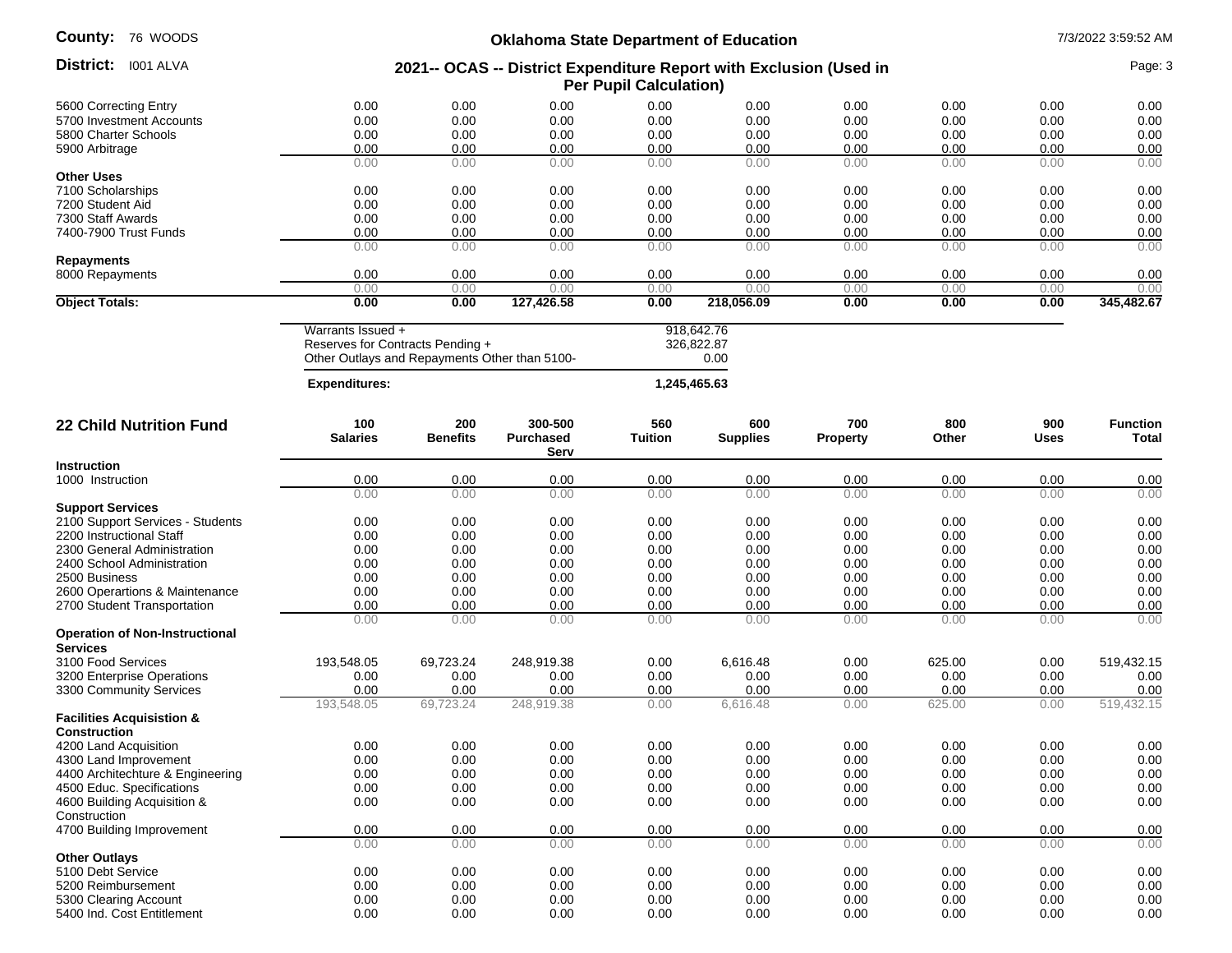## **Oklahoma State Department of Education** 7/3/2022 3:59:52 AM

|                                                          |                                                                                                        |                 | ONIGHUMIG State Department of Education |                |                              |                 |           |             |                 |
|----------------------------------------------------------|--------------------------------------------------------------------------------------------------------|-----------------|-----------------------------------------|----------------|------------------------------|-----------------|-----------|-------------|-----------------|
| District: I001 ALVA                                      | 2021-- OCAS -- District Expenditure Report with Exclusion (Used in<br><b>Per Pupil Calculation)</b>    |                 |                                         |                |                              |                 |           |             | Page: 4         |
| 5500 Private Non-Profit School                           | 0.00                                                                                                   | 0.00            | 0.00                                    | 0.00           | 0.00                         | 0.00            | 0.00      | 0.00        | 0.00            |
| 5600 Correcting Entry                                    | 0.00                                                                                                   | 0.00            | 0.00                                    | 0.00           | 0.00                         | 0.00            | 0.00      | 0.00        | 0.00            |
| 5700 Investment Accounts                                 | 0.00                                                                                                   | 0.00            | 0.00                                    | 0.00           | 0.00                         | 0.00            | 0.00      | 0.00        | 0.00            |
| 5800 Charter Schools                                     | 0.00                                                                                                   | 0.00            | 0.00                                    | 0.00           | 0.00                         | 0.00            | 0.00      | 0.00        | 0.00            |
| 5900 Arbitrage                                           | 0.00                                                                                                   | 0.00            | 0.00                                    | 0.00           | 0.00                         | 0.00            | 0.00      | 0.00        | 0.00            |
|                                                          | 0.00                                                                                                   | 0.00            | 0.00                                    | 0.00           | 0.00                         | 0.00            | 0.00      | 0.00        | 0.00            |
| <b>Other Uses</b>                                        |                                                                                                        |                 |                                         |                |                              |                 |           |             |                 |
| 7100 Scholarships                                        | 0.00                                                                                                   | 0.00            | 0.00                                    | 0.00           | 0.00                         | 0.00            | 0.00      | 0.00        | 0.00            |
| 7200 Student Aid                                         | 0.00                                                                                                   | 0.00            | 0.00                                    | 0.00           | 0.00                         | 0.00            | 0.00      | 0.00        | 0.00            |
| 7300 Staff Awards                                        | 0.00                                                                                                   | 0.00            | 0.00                                    | 0.00           | 0.00                         | 0.00            | 0.00      | 0.00        | 0.00            |
| 7400-7900 Trust Funds                                    | 0.00                                                                                                   | 0.00            | 0.00                                    | 0.00           | 0.00                         | 0.00            | 0.00      | 0.00        | 0.00            |
|                                                          | 0.00                                                                                                   | 0.00            | 0.00                                    | 0.00           | 0.00                         | 0.00            | 0.00      | 0.00        | 0.00            |
| Repayments                                               |                                                                                                        |                 |                                         |                |                              |                 |           |             |                 |
| 8000 Repayments                                          | 0.00                                                                                                   | 0.00            | 0.00                                    | 0.00           | 0.00                         | 0.00            | 0.00      | 0.00        | 0.00            |
|                                                          | 0.00                                                                                                   | 0.00            | 0.00                                    | 0.00           | 0.00                         | 0.00            | 0.00      | 0.00        | 0.00            |
| <b>Object Totals:</b>                                    | 193,548.05                                                                                             | 69,723.24       | 248,919.38                              | 0.00           | 6,616.48                     | 0.00            | 625.00    | 0.00        | 519,432.15      |
|                                                          | Warrants Issued +<br>Reserves for Contracts Pending +<br>Other Outlays and Repayments Other than 5100- |                 |                                         |                | 519,432.15<br>0.00<br>250.00 |                 |           |             |                 |
|                                                          | <b>Expenditures:</b>                                                                                   |                 |                                         |                | 519,182.15                   |                 |           |             |                 |
| 60 School Activity Fund                                  | 100                                                                                                    | 200             | 300-500                                 | 560            | 600                          | 700             | 800       | 900         | <b>Function</b> |
|                                                          | <b>Salaries</b>                                                                                        | <b>Benefits</b> | <b>Purchased</b><br>Serv                | <b>Tuition</b> | <b>Supplies</b>              | <b>Property</b> | Other     | <b>Uses</b> | Total           |
| <b>Instruction</b>                                       |                                                                                                        |                 |                                         |                |                              |                 |           |             |                 |
| 1000 Instruction                                         | 0.00                                                                                                   | 0.00            | 20,832.02                               | 0.00           | 52,053.75                    | 0.00            | 6,252.00  | 0.00        | 79,137.77       |
|                                                          | 0.00                                                                                                   | 0.00            | 20,832.02                               | 0.00           | 52,053.75                    | 0.00            | 6,252.00  | 0.00        | 79,137.77       |
| <b>Support Services</b>                                  |                                                                                                        |                 |                                         |                |                              |                 |           |             |                 |
| 2100 Support Services - Students                         | 0.00                                                                                                   | 0.00            | 13,479.71                               | 0.00           | 50,779.77                    | 0.00            | 31,268.12 | 0.00        | 95,527.60       |
| 2200 Instructional Staff                                 | 0.00                                                                                                   | 0.00            | 0.00                                    | 0.00           | 3,120.32                     | 0.00            | 0.00      | 0.00        | 3,120.32        |
| 2300 General Administration                              | 0.00                                                                                                   | 0.00            | 0.00                                    | 0.00           | 0.00                         | 0.00            | 0.00      | 0.00        | 0.00            |
| 2400 School Administration                               | 0.00                                                                                                   | 0.00            | 160.00                                  | 0.00           | 1,019.56                     | 0.00            | 10.00     | 0.00        | 1,189.56        |
| 2500 Business                                            | 0.00                                                                                                   | 0.00            | 948.77                                  | 0.00           | 0.00                         | 0.00            | 0.00      | 0.00        | 948.77          |
| 2600 Operartions & Maintenance                           | 0.00                                                                                                   | 0.00            | 294.98                                  | 0.00           | 924.99                       | 0.00            | 0.00      | 0.00        | 1,219.97        |
| 2700 Student Transportation                              | 0.00                                                                                                   | 0.00            | 20,283.47                               | 0.00           | 187.33                       | 0.00            | 6,922.03  | 0.00        | 27,392.83       |
| <b>Operation of Non-Instructional</b><br><b>Services</b> | 0.00                                                                                                   | 0.00            | 35,166.93                               | 0.00           | 56,031.97                    | 0.00            | 38,200.15 | 0.00        | 129,399.05      |
| 3100 Food Services                                       | 0.00                                                                                                   | 0.00            | 0.00                                    | 0.00           | 0.00                         | 0.00            | 0.00      | 0.00        | 0.00            |
| 3200 Enterprise Operations                               | 0.00                                                                                                   | 0.00            | 0.00                                    | 0.00           | 118,842.33                   | 0.00            | 0.00      | 0.00        | 118,842.33      |
| 3300 Community Services                                  | 0.00                                                                                                   | 0.00            | 0.00                                    | 0.00           | 0.00                         | 0.00            | 0.00      | 0.00        | 0.00            |
|                                                          | 0.00                                                                                                   | 0.00            | 0.00                                    | 0.00           | 118,842.33                   | 0.00            | 0.00      | 0.00        | 118.842.33      |
| <b>Facilities Acquisistion &amp;</b><br>Construction     |                                                                                                        |                 |                                         |                |                              |                 |           |             |                 |
| 4200 Land Acquisition                                    | 0.00                                                                                                   | 0.00            | 0.00                                    | 0.00           | 0.00                         | 0.00            | 0.00      | 0.00        | 0.00            |
| 4300 Land Improvement                                    | 0.00                                                                                                   | 0.00            | 0.00                                    | 0.00           | 0.00                         | 0.00            | 0.00      | 0.00        | 0.00            |
| 4400 Architechture & Engineering                         | 0.00                                                                                                   | 0.00            | 0.00                                    | 0.00           | 0.00                         | 0.00            | 0.00      | 0.00        | 0.00            |
| 4500 Educ. Specifications                                | 0.00                                                                                                   | 0.00            | 0.00                                    | 0.00           | 0.00                         | 0.00            | 0.00      | 0.00        | 0.00            |
| 4600 Building Acquisition &                              | 0.00                                                                                                   | 0.00            | 0.00                                    | 0.00           | 0.00                         | 0.00            | 0.00      | 0.00        | 0.00            |
| Construction                                             |                                                                                                        |                 |                                         |                |                              |                 |           |             |                 |
| 4700 Building Improvement                                | 0.00                                                                                                   | 0.00            | 0.00                                    | 0.00           | 0.00                         | 0.00            | 0.00      | 0.00        | 0.00            |
|                                                          | 0.00                                                                                                   | 0.00            | 0.00                                    | 0.00           | 0.00                         | 0.00            | 0.00      | 0.00        | 0.00            |
| <b>Other Outlays</b>                                     |                                                                                                        |                 |                                         |                |                              |                 |           |             |                 |
| 5100 Debt Service                                        | 0.00                                                                                                   | 0.00            | 0.00                                    | 0.00           | 0.00                         | 0.00            | 0.00      | 0.00        | 0.00            |
| 5200 Reimbursement                                       | 0.00                                                                                                   | 0.00            | 0.00                                    | 0.00           | 0.00                         | 0.00            | 0.00      | 0.00        | 0.00            |
| 5300 Clearing Account                                    | 0.00                                                                                                   | 0.00            | 0.00                                    | 0.00           | 0.00                         | 0.00            | 0.00      | 0.00        | 0.00            |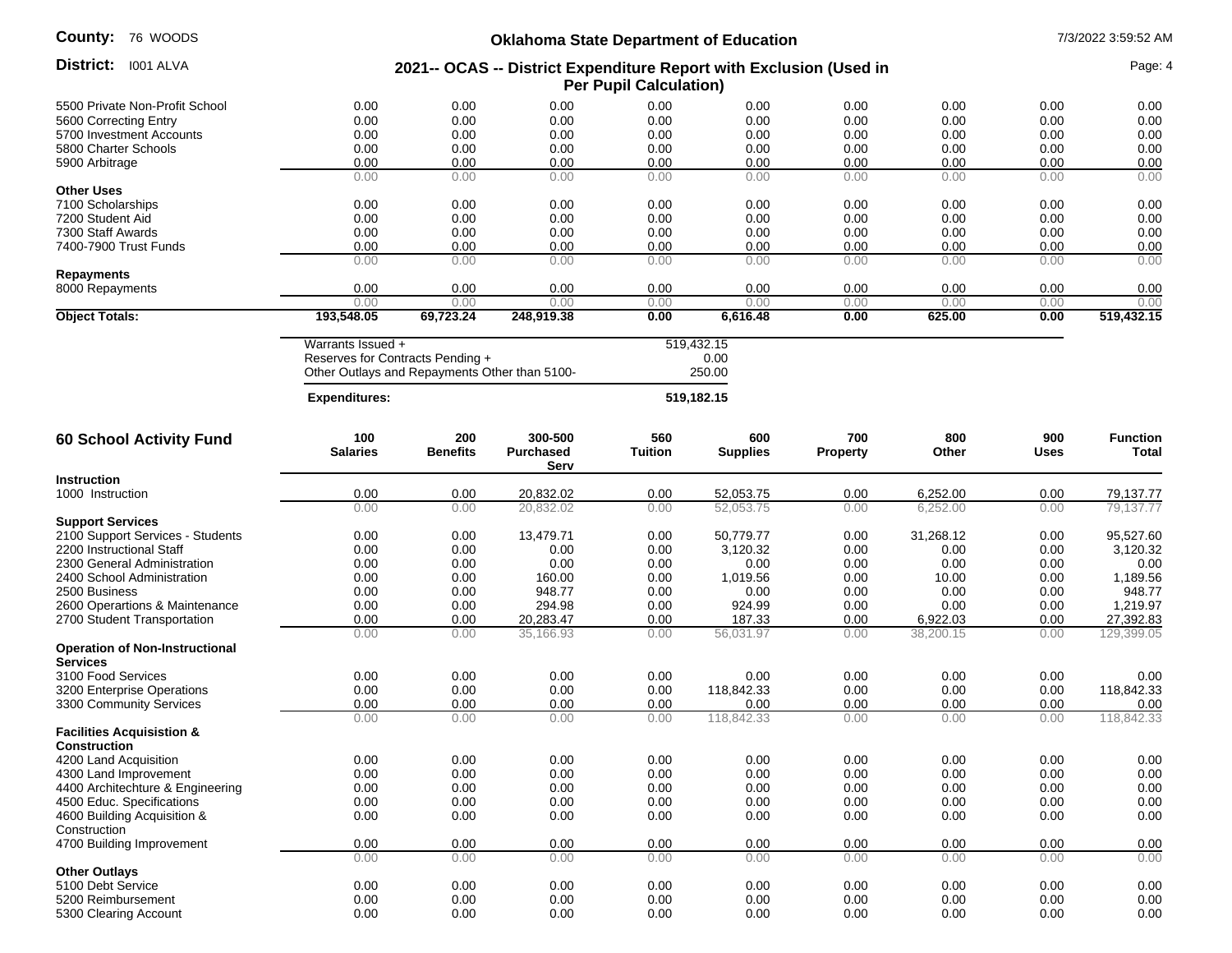## **Oklahoma State Department of Education** 7/3/2022 3:59:52 AM

| TU MUUU                                                       |                                                                                                        |                        | Oxianoma State Department or Education |                       |                                 |                        |              |                    | 77312022 3.33.32 AIV     |
|---------------------------------------------------------------|--------------------------------------------------------------------------------------------------------|------------------------|----------------------------------------|-----------------------|---------------------------------|------------------------|--------------|--------------------|--------------------------|
| District: 1001 ALVA                                           | 2021-- OCAS -- District Expenditure Report with Exclusion (Used in<br><b>Per Pupil Calculation)</b>    |                        |                                        |                       |                                 |                        |              |                    | Page: 5                  |
| 5400 Ind. Cost Entitlement                                    | 0.00                                                                                                   | 0.00                   | 0.00                                   | 0.00                  | 0.00                            | 0.00                   | 0.00         | 0.00               | 0.00                     |
| 5500 Private Non-Profit School                                | 0.00                                                                                                   | 0.00                   | 0.00                                   | 0.00                  | 0.00                            | 0.00                   | 0.00         | 0.00               | 0.00                     |
| 5600 Correcting Entry                                         | 0.00                                                                                                   | 0.00                   | 0.00                                   | 0.00                  | 0.00                            | 0.00                   | 0.00         | 0.00               | 0.00                     |
| 5700 Investment Accounts                                      | 0.00                                                                                                   | 0.00                   | 0.00                                   | 0.00                  | 0.00                            | 0.00                   | 0.00         | 0.00               | 0.00                     |
| 5800 Charter Schools                                          | 0.00                                                                                                   | 0.00                   | 0.00                                   | 0.00                  | 0.00                            | 0.00                   | 0.00         | 0.00               | 0.00                     |
| 5900 Arbitrage                                                | 0.00                                                                                                   | 0.00                   | 0.00                                   | 0.00                  | 0.00                            | 0.00                   | 0.00         | 0.00               | 0.00                     |
|                                                               | 0.00                                                                                                   | 0.00                   | 0.00                                   | 0.00                  | 0.00                            | 0.00                   | 0.00         | 0.00               | 0.00                     |
| <b>Other Uses</b>                                             |                                                                                                        |                        |                                        |                       |                                 |                        |              |                    |                          |
| 7100 Scholarships                                             | 0.00                                                                                                   | 0.00                   | 0.00                                   | 0.00                  | 0.00                            | 0.00                   | 0.00         | 0.00               | 0.00                     |
| 7200 Student Aid                                              | 0.00                                                                                                   | 0.00                   | 0.00                                   | 0.00                  | 0.00                            | 0.00                   | 0.00         | 0.00               | 0.00                     |
| 7300 Staff Awards                                             | 0.00                                                                                                   | 0.00                   | 0.00                                   | 0.00                  | 0.00                            | 0.00                   | 0.00         | 0.00               | 0.00                     |
| 7400-7900 Trust Funds                                         | 0.00                                                                                                   | 0.00                   | 0.00                                   | 0.00                  | 0.00                            | 0.00                   | 0.00         | 0.00               | 0.00                     |
|                                                               | 0.00                                                                                                   | 0.00                   | 0.00                                   | 0.00                  | 0.00                            | 0.00                   | 0.00         | 0.00               | 0.00                     |
| <b>Repayments</b>                                             |                                                                                                        |                        |                                        |                       |                                 |                        |              |                    |                          |
| 8000 Repayments                                               | 0.00<br>0.00                                                                                           | 0.00<br>0.00           | 0.00<br>0.00                           | 0.00<br>0.00          | 0.00<br>0.00                    | 0.00<br>0.00           | 0.00<br>0.00 | 0.00<br>0.00       | 0.00<br>0.00             |
| <b>Object Totals:</b>                                         | 0.00                                                                                                   | 0.00                   | 55,998.95                              | 0.00                  | 226,928.05                      | 0.00                   | 44,452.15    | 0.00               | 327,379.15               |
|                                                               |                                                                                                        |                        |                                        |                       |                                 |                        |              |                    |                          |
|                                                               | Warrants Issued +<br>Reserves for Contracts Pending +<br>Other Outlays and Repayments Other than 5100- |                        |                                        |                       | 343,510.45<br>0.00<br>71,150.58 |                        |              |                    |                          |
|                                                               | <b>Expenditures:</b>                                                                                   |                        |                                        |                       | 272,359.87                      |                        |              |                    |                          |
| 81-88 Trust and Agency<br><b>Funds</b>                        | 100<br><b>Salaries</b>                                                                                 | 200<br><b>Benefits</b> | 300-500<br><b>Purchased</b>            | 560<br><b>Tuition</b> | 600<br><b>Supplies</b>          | 700<br><b>Property</b> | 800<br>Other | 900<br><b>Uses</b> | <b>Function</b><br>Total |
|                                                               |                                                                                                        |                        | Serv                                   |                       |                                 |                        |              |                    |                          |
| <b>Instruction</b><br>1000 Instruction                        |                                                                                                        |                        |                                        |                       |                                 |                        |              |                    |                          |
|                                                               | 0.00<br>0.00                                                                                           | 0.00<br>0.00           | 0.00<br>0.00                           | 0.00<br>0.00          | 0.00<br>0.00                    | 0.00<br>0.00           | 0.00<br>0.00 | 0.00<br>0.00       | 0.00<br>0.00             |
| <b>Support Services</b>                                       |                                                                                                        |                        |                                        |                       |                                 |                        |              |                    |                          |
| 2100 Support Services - Students                              | 0.00                                                                                                   | 0.00                   | 0.00                                   | 0.00                  | 58,500.00                       | 0.00                   | 0.00         | 0.00               | 58,500.00                |
| 2200 Instructional Staff                                      | 0.00                                                                                                   | 0.00                   | 0.00                                   | 0.00                  | 0.00                            | 0.00                   | 0.00         | 0.00               | 0.00                     |
| 2300 General Administration                                   | 0.00                                                                                                   | 0.00                   | 0.00                                   | 0.00                  | 0.00                            | 0.00                   | 0.00         | 0.00               | 0.00                     |
| 2400 School Administration                                    | 0.00                                                                                                   | 0.00                   | 0.00                                   | 0.00                  | 0.00                            | 0.00                   | 0.00         | 0.00               | 0.00                     |
| 2500 Business                                                 | 0.00                                                                                                   | 0.00                   | 0.00                                   | 0.00                  | 0.00                            | 0.00                   | 0.00         | 0.00               | 0.00                     |
|                                                               | 0.00                                                                                                   | 0.00                   | 0.00                                   | 0.00                  | 0.00                            | 0.00                   | 0.00         | 0.00               | 0.00                     |
| 2600 Operartions & Maintenance<br>2700 Student Transportation | 0.00                                                                                                   | 0.00                   | 0.00                                   | 0.00                  | 0.00                            | 0.00                   | 0.00         | 0.00               | 0.00                     |
|                                                               | 0.00                                                                                                   | 0.00                   | 0.00                                   | 0.00                  | 58,500.00                       | 0.00                   | 0.00         | 0.00               | 58,500.00                |
| <b>Operation of Non-Instructional</b><br><b>Services</b>      |                                                                                                        |                        |                                        |                       |                                 |                        |              |                    |                          |
| 3100 Food Services                                            | 0.00                                                                                                   | 0.00                   | 0.00                                   | 0.00                  | 0.00                            | 0.00                   | 0.00         | 0.00               | 0.00                     |
| 3200 Enterprise Operations                                    | 0.00                                                                                                   | 0.00                   | 0.00                                   | 0.00                  | 0.00                            | 0.00                   | 0.00         | 0.00               | 0.00                     |
| 3300 Community Services                                       | 0.00                                                                                                   | 0.00                   | 0.00                                   | 0.00                  | 0.00                            | 0.00                   | 0.00         | 0.00               | 0.00                     |
|                                                               | 0.00                                                                                                   | 0.00                   | 0.00                                   | 0.00                  | 0.00                            | 0.00                   | 0.00         | 0.00               | 0.00                     |
| <b>Facilities Acquisistion &amp;</b><br><b>Construction</b>   |                                                                                                        |                        |                                        |                       |                                 |                        |              |                    |                          |
| 4200 Land Acquisition                                         | 0.00                                                                                                   | 0.00                   | 0.00                                   | 0.00                  | 0.00                            | 0.00                   | 0.00         | 0.00               | 0.00                     |
| 4300 Land Improvement                                         | 0.00                                                                                                   | 0.00                   | 0.00                                   | 0.00                  | 0.00                            | 0.00                   | 0.00         | 0.00               | 0.00                     |
| 4400 Architechture & Engineering                              | 0.00                                                                                                   | 0.00                   | 0.00                                   | 0.00                  | 0.00                            | 0.00                   | 0.00         | 0.00               | 0.00                     |
| 4500 Educ. Specifications                                     | 0.00                                                                                                   | 0.00                   | 0.00                                   | 0.00                  | 0.00                            | 0.00                   | 0.00         | 0.00               | 0.00                     |
| 4600 Building Acquisition &<br>Construction                   | 0.00                                                                                                   | 0.00                   | 0.00                                   | 0.00                  | 0.00                            | 0.00                   | 0.00         | 0.00               | 0.00                     |
| 4700 Building Improvement                                     | 0.00                                                                                                   | 0.00                   | 0.00                                   | 0.00                  | 0.00                            | 0.00                   | 0.00         | 0.00               | 0.00                     |
|                                                               | 0.00                                                                                                   | 0.00                   | 0.00                                   | 0.00                  | 0.00                            | 0.00                   | 0.00         | 0.00               | 0.00                     |
| <b>Other Outlays</b>                                          |                                                                                                        |                        |                                        |                       |                                 |                        |              |                    |                          |
| 5100 Debt Service                                             | 0.00                                                                                                   | 0.00                   | 0.00                                   | 0.00                  | 0.00                            | 0.00                   | 0.00         | 0.00               | 0.00                     |
| 5200 Reimbursement                                            | 0.00                                                                                                   | 0.00                   | 0.00                                   | 0.00                  | 0.00                            | 0.00                   | 0.00         | 0.00               | 0.00                     |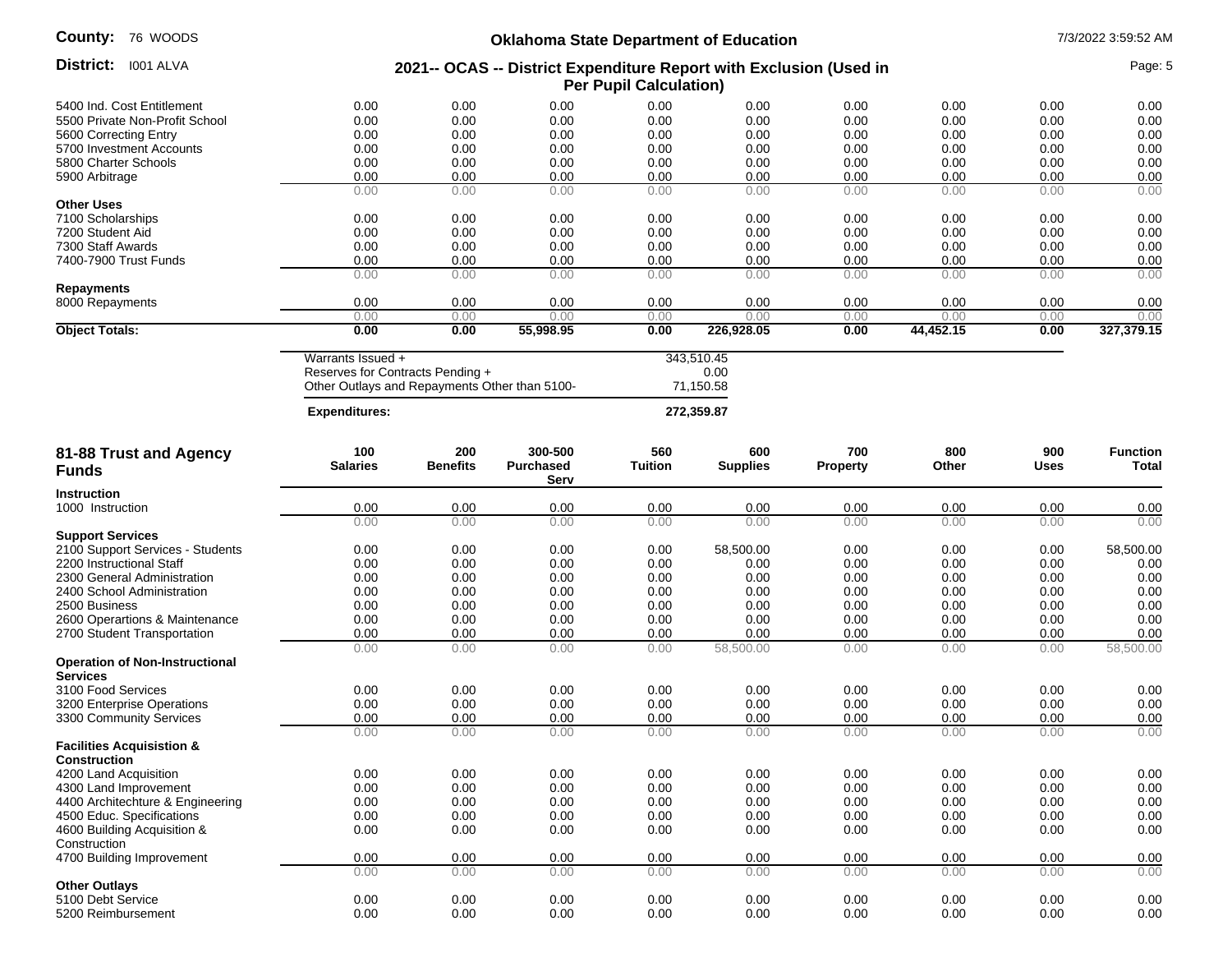| <b>County: 76 WOODS</b>        |      |      |      | <b>Oklahoma State Department of Education</b>                                                       |      |      |      |      | 7/3/2022 3:59:52 AM |
|--------------------------------|------|------|------|-----------------------------------------------------------------------------------------------------|------|------|------|------|---------------------|
| District:<br>I001 ALVA         |      |      |      | 2021-- OCAS -- District Expenditure Report with Exclusion (Used in<br><b>Per Pupil Calculation)</b> |      |      |      |      | Page: 6             |
| 5300 Clearing Account          | 0.00 | 0.00 | 0.00 | 0.00                                                                                                | 0.00 | 0.00 | 0.00 | 0.00 | 0.00                |
| 5400 Ind. Cost Entitlement     | 0.00 | 0.00 | 0.00 | 0.00                                                                                                | 0.00 | 0.00 | 0.00 | 0.00 | 0.00                |
| 5500 Private Non-Profit School | 0.00 | 0.00 | 0.00 | 0.00                                                                                                | 0.00 | 0.00 | 0.00 | 0.00 | 0.00                |
| 5600 Correcting Entry          | 0.00 | 0.00 | 0.00 | 0.00                                                                                                | 0.00 | 0.00 | 0.00 | 0.00 | 0.00                |
| 5700 Investment Accounts       | 0.00 | 0.00 | 0.00 | 0.00                                                                                                | 0.00 | 0.00 | 0.00 | 0.00 | 0.00                |
| 5800 Charter Schools           | 0.00 | 0.00 | 0.00 | 0.00                                                                                                | 0.00 | 0.00 | 0.00 | 0.00 | 0.00                |
| 5900 Arbitrage                 | 0.00 | 0.00 | 0.00 | 0.00                                                                                                | 0.00 | 0.00 | 0.00 | 0.00 | 0.00                |
|                                | 0.00 | 0.00 | 0.00 | 0.00                                                                                                | 0.00 | 0.00 | 0.00 | 0.00 | 0.00                |
| <b>Other Uses</b>              |      |      |      |                                                                                                     |      |      |      |      |                     |
| 7100 Scholarships              | 0.00 | 0.00 | 0.00 | 0.00                                                                                                | 0.00 | 0.00 | 0.00 | 0.00 | 0.00                |
| 7200 Student Aid               | 0.00 | 0.00 | 0.00 | 0.00                                                                                                | 0.00 | 0.00 | 0.00 | 0.00 | 0.00                |
| 7300 Staff Awards              | 0.00 | 0.00 | 0.00 | 0.00                                                                                                | 0.00 | 0.00 | 0.00 | 0.00 | 0.00                |
| 7400-7900 Trust Funds          | 0.00 | 0.00 | 0.00 | 0.00                                                                                                | 0.00 | 0.00 | 0.00 | 0.00 | 0.00                |
|                                | 0.00 | 0.00 | 0.00 | 0.00                                                                                                | 0.00 | 0.00 | 0.00 | 0.00 | 0.00                |

8000 Repayments 0.00 0.00 0.00 0.00 0.00 0.00 0.00 0.00

0.00 0.00 0.00 0.00 0.00 0.00 0.00 0.00 0.00

0.00 0.00

#### **Object Totals: 0.00 0.00 0.00 0.00 58,500.00 0.00 0.00 0.00 58,500.00**

**Repayments**

Warrants Issued + 58,500.00 Reserves for Contracts Pending + Other Outlays and Repayments Other than 5100-

| <b>Expenditures:</b> | 58,500.00 |
|----------------------|-----------|
|                      |           |

| <b>ALL Funds</b>                                         | 100<br><b>Salaries</b> | 200<br><b>Benefits</b> | 300-500<br><b>Purchased</b><br>Serv | 560<br><b>Tuition</b> | 600<br><b>Supplies</b> | 700<br><b>Property</b> | 800<br>Other | 900<br><b>Uses</b> | <b>Function</b><br><b>Total</b> |
|----------------------------------------------------------|------------------------|------------------------|-------------------------------------|-----------------------|------------------------|------------------------|--------------|--------------------|---------------------------------|
| <b>Instruction</b>                                       |                        |                        |                                     |                       |                        |                        |              |                    |                                 |
| 1000 Instruction                                         | 4,500,840.99           | 1,474,384.67           | 27,366.46                           | 0.00                  | 454,381.19             | 0.00                   | 8,010.00     | 0.00               | 6,464,983.31                    |
|                                                          | 4.500.840.99           | 1,474,384.67           | 27,366.46                           | 0.00                  | 454.381.19             | 0.00                   | 8.010.00     | 0.00               | 6,464,983.31                    |
| <b>Support Services</b>                                  |                        |                        |                                     |                       |                        |                        |              |                    |                                 |
| 2100 Support Services - Students                         | 531,965.46             | 135,084.33             | 101,778.98                          | 0.00                  | 117,226.83             | 0.00                   | 32,243.12    | 0.00               | 918,298.72                      |
| 2200 Instructional Staff                                 | 193,388.98             | 76,596.06              | 33,525.00                           | 0.00                  | 29.030.47              | 0.00                   | 10,315.00    | 0.00               | 342,855.51                      |
| 2300 General Administration                              | 151,687.95             | 42,125.88              | 22,467.88                           | 0.00                  | 4,189.51               | 0.00                   | 11,250.00    | 0.00               | 231,721.22                      |
| 2400 School Administration                               | 671,894.00             | 173,797.46             | 210.00                              | 0.00                  | 5,724.78               | 0.00                   | 99.50        | 0.00               | 851,725.74                      |
| 2500 Business                                            | 198,171.96             | 58,732.23              | 7,972.61                            | 0.00                  | 22,546.80              | 0.00                   | 79,192.94    | 0.00               | 366,616.54                      |
| 2600 Operartions & Maintenance                           | 281,348.76             | 93,416.18              | 567,383.63                          | 0.00                  | 279,499.11             | 0.00                   | 0.00         | 0.00               | 1,221,647.68                    |
| 2700 Student Transportation                              | 144,923.61             | 43,242.19              | 171,771.41                          | 0.00                  | 48,809.40              | 0.00                   | 7,208.43     | 0.00               | 415,955.04                      |
|                                                          | 2,173,380.72           | 622,994.33             | 905,109.51                          | 0.00                  | 507,026.90             | 0.00                   | 140,308.99   | 0.00               | 4,348,820.45                    |
| <b>Operation of Non-Instructional</b><br><b>Services</b> |                        |                        |                                     |                       |                        |                        |              |                    |                                 |
| 3100 Food Services                                       | 198,931.86             | 70,246.16              | 248,919.38                          | 0.00                  | 6,616.48               | 0.00                   | 625.00       | 0.00               | 525,338.88                      |
| 3200 Enterprise Operations                               | 0.00                   | 0.00                   | 0.00                                | 0.00                  | 118.842.33             | 0.00                   | 0.00         | 0.00               | 118,842.33                      |
| 3300 Community Services                                  | 0.00                   | 0.00                   | 0.00                                | 0.00                  | 0.00                   | 0.00                   | 0.00         | 0.00               | 0.00                            |
|                                                          | 198,931.86             | 70,246.16              | 248,919.38                          | 0.00                  | 125,458.81             | 0.00                   | 625.00       | 0.00               | 644.181.21                      |
| <b>Facilities Acquisistion &amp;</b>                     |                        |                        |                                     |                       |                        |                        |              |                    |                                 |
| <b>Construction</b>                                      |                        |                        |                                     |                       |                        |                        |              |                    |                                 |
| 4200 Land Acquisition                                    | 0.00                   | 0.00                   | 0.00                                | 0.00                  | 0.00                   | 0.00                   | 0.00         | 0.00               | 0.00                            |
| 4300 Land Improvement                                    | 0.00                   | 0.00                   | 0.00                                | 0.00                  | 0.00                   | 0.00                   | 0.00         | 0.00               | 0.00                            |
| 4400 Architechture & Engineering                         | 0.00                   | 0.00                   | 0.00                                | 0.00                  | 0.00                   | 0.00                   | 0.00         | 0.00               | 0.00                            |
| 4500 Educ. Specifications                                | 0.00                   | 0.00                   | 0.00                                | 0.00                  | 0.00                   | 0.00                   | 0.00         | 0.00               | 0.00                            |
| 4600 Building Acquisition &                              | 0.00                   | 0.00                   | 0.00                                | 0.00                  | 0.00                   | 0.00                   | 0.00         | 0.00               | 0.00                            |
| Construction                                             |                        |                        |                                     |                       |                        |                        |              |                    |                                 |
| 4700 Building Improvement                                | 0.00                   | 0.00                   | 0.00                                | 0.00                  | 0.00                   | 0.00                   | 0.00         | 0.00               | 0.00                            |
|                                                          | 0.00                   | 0.00                   | 0.00                                | 0.00                  | 0.00                   | 0.00                   | 0.00         | 0.00               | 0.00                            |
| <b>Other Outlays</b>                                     |                        |                        |                                     |                       |                        |                        |              |                    |                                 |
| 5100 Debt Service                                        | 0.00                   | 0.00                   | 0.00                                | 0.00                  | 0.00                   | 0.00                   | 0.00         | 0.00               | 0.00                            |